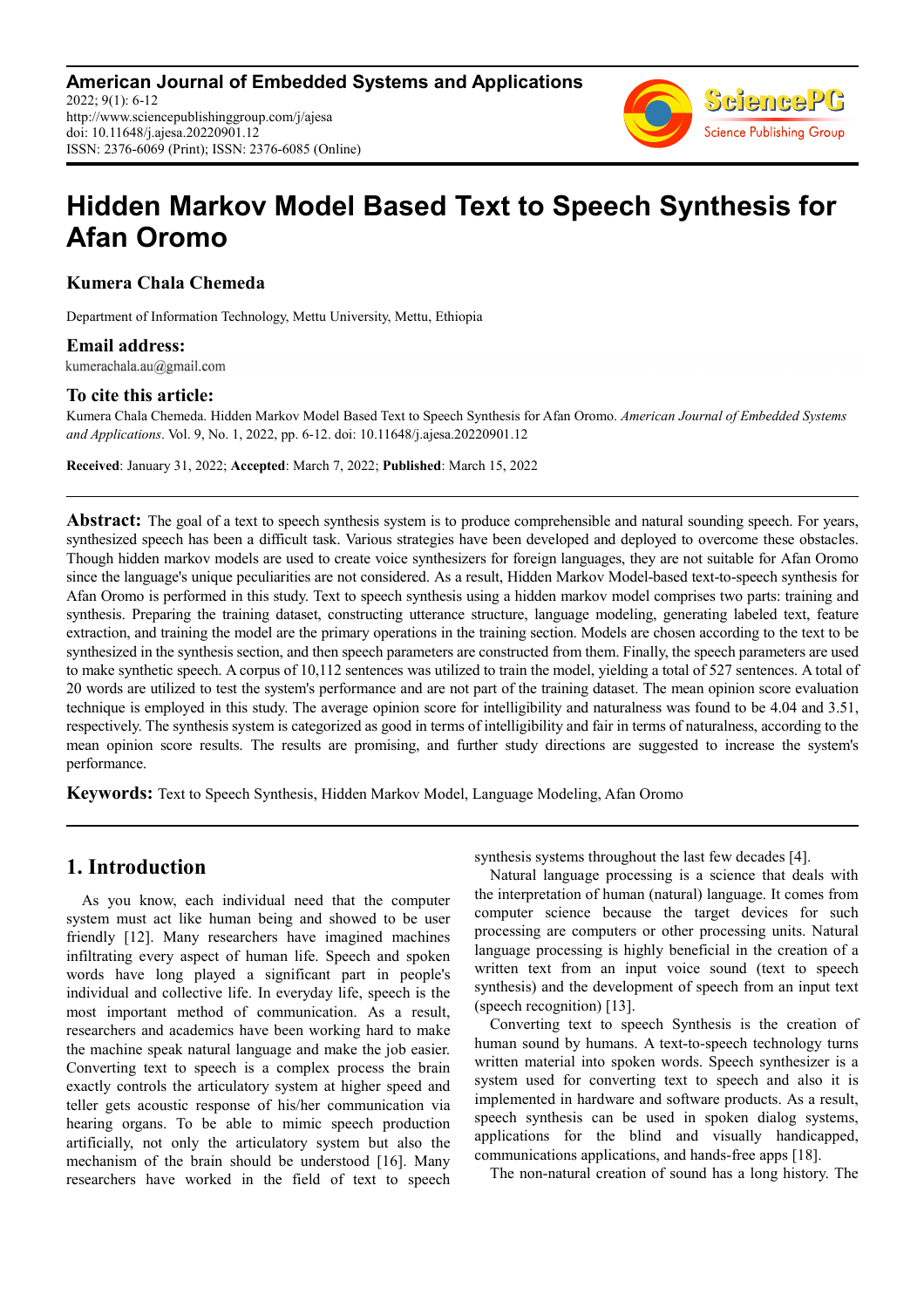first mechanical speech production system built by Farkas Kempelen in 1791 [23].

Text to Speech synthesis can be synthesized mostly by three approaches: These are: Articulatory synthesis, Concatenative synthesis and Formant synthesis [6].

Computational methods for producing speech based on models of the human vocal tract and the articulation procedures that occur there are known as articulatory synthesis. The form of the vocal tract can be controlled in a variety of ways, as can the location of the speech articulators such as the tongue, jaw, and lips. The flow of air is digitally simulated using a simulation of the vocal tract to produce speech. Because of the complexity of human articulation organs this technique is very difficult to implement [10].

Another approach in text to speech synthesis is concatenative synthesis. In this approach pieces of recorded speech are concatenated together to produce natural sounding synthesized speech. Differences between natural changes in speech and the nature of automated methods for separating recorded speech into waveforms, on the other hand, can occasionally cause perceptible difficulties in the final product [7].

The third approach in text to speech synthesis is format synthesis. This synthesis does not use the recorded speech samples at execution time. However, additive synthesis and an acoustic model are used to construct the synthesized speech (physical modelling synthesis). To generate the waveform of an artificial speech various levels of parameters can be changed over time such as f0, voicing and noise.

This method is known as rule-based synthesis. Artificial, robotic-sounding speech is generated using formant synthesis technology. Because it is difficult to estimate the vocal tract model and source parameters, rule-based formant synthesis can generate good speech that sounds odd [11].

In this research work, a text-to-speech synthesis system approach based on HMM is selected. The HMM-based text-to-speech synthesis is also referred to as statistical speech synthesis (SPS). In this system, the frequency spectrum (vocal tract), F0, and duration of speech are demonstrated at the same time by HMMs and the speech waveforms are produced by themselves from HMMs based on the maximum likelihood criterion [25].

The HTS toolkit is used for experimentation purposes. The capacity to synthesize comprehensible and natural sounding speech without requiring a large training corpus drove the choice of HMM-based Text to Speech synthesis over alternative techniques [5].

This method completes the goal by employing HMMs to statistically model speech parameters. Furthermore, when removing the text analysis component, the real-time synthesis engine of HTS, the software used for hidden Markov model-based text to speech synthesis, is quite modest, covering just a few megabytes (MBs). Low memory needs, versatility, and adaptability to speaker voice features and speaking styles were some of the factors that influenced the choice of this text to speech synthesis approach over others. As a result, a text-to-speech synthesis system based on Hidden Markov Model-based text-to-speech synthesis can be implemented on a variety of platforms. Speech synthesizers based on HMMs can sound more natural than formant synthesizers. Furthermore, they are more resistant to changes in speech quality than unit selection systems.

## **2. Statement of the Problem**

Speech is one of the essential forms of communication for human being and it is the basic activity in our day to day life. Currently, many speech synthesis systems have been made possible and successful results were obtained in various application areas for languages such as English, Japanese, Spanish, etc. However, there has been little work on text to speech synthesis for languages spoken in Ethiopia. Some of the studies are carried out on Amharic, Afan Oromo, wolaytta and etc.

Samson [17] tried to develop a text to speech synthesis for Afan Oromo language based on concatenative techniques, where diphone and triphones are the speech units that are focused on.

Argaw and Sebsibe [2] attempted to build a text to speech synthesis system for Afan Oromo Using Unit Selection techniques, but they never consider Handling prosodic issues (intonation, stress, and Duration) and Application of HMM-based speech synthesis method were not applied. The researchers recommend the need to work on improvement of the quality of speech synthesizer for Afan Oromo language.

A speech synthesis system that generates natural sounding and intelligible speech with small resource requirement is essential for many application areas. The objective of a text to speech synthesis system is to generate a human like voice from random text. These systems have been under development for several decades. Recent progress in speech synthesis has produced synthesizers with high intelligibility and naturalness. Traditional concatenative or unit selection based speech synthesis systems which synthesize the speech by joining different length speech-units (like phones, diphones and syllables, etc.) derived from the natural speech, requires large amount of training data to synthesis good quality of speech [9]. However, it is very difficult to collect and store large speech corpora. Furthermore, the quality of synthesis in these systems depend upon the goodness in joining of the natural speech units. To overcome these problems, the researcher used the Hidden markov model based text to speech synthesis system for Afan Oromo Language.

#### *Research questions*

This research tries to answer and address the following research questions:

- 1) What is the overall performance of hidden markov model based text to speech synthesis for Afan Oromo language?
- 2) Can hidden markov model technique improve the problem in Afan Oromo text to speech synthesis?
- 3) What are the parameters used to develop speech synthesizer for Afan Oromo language based on HMM techniques?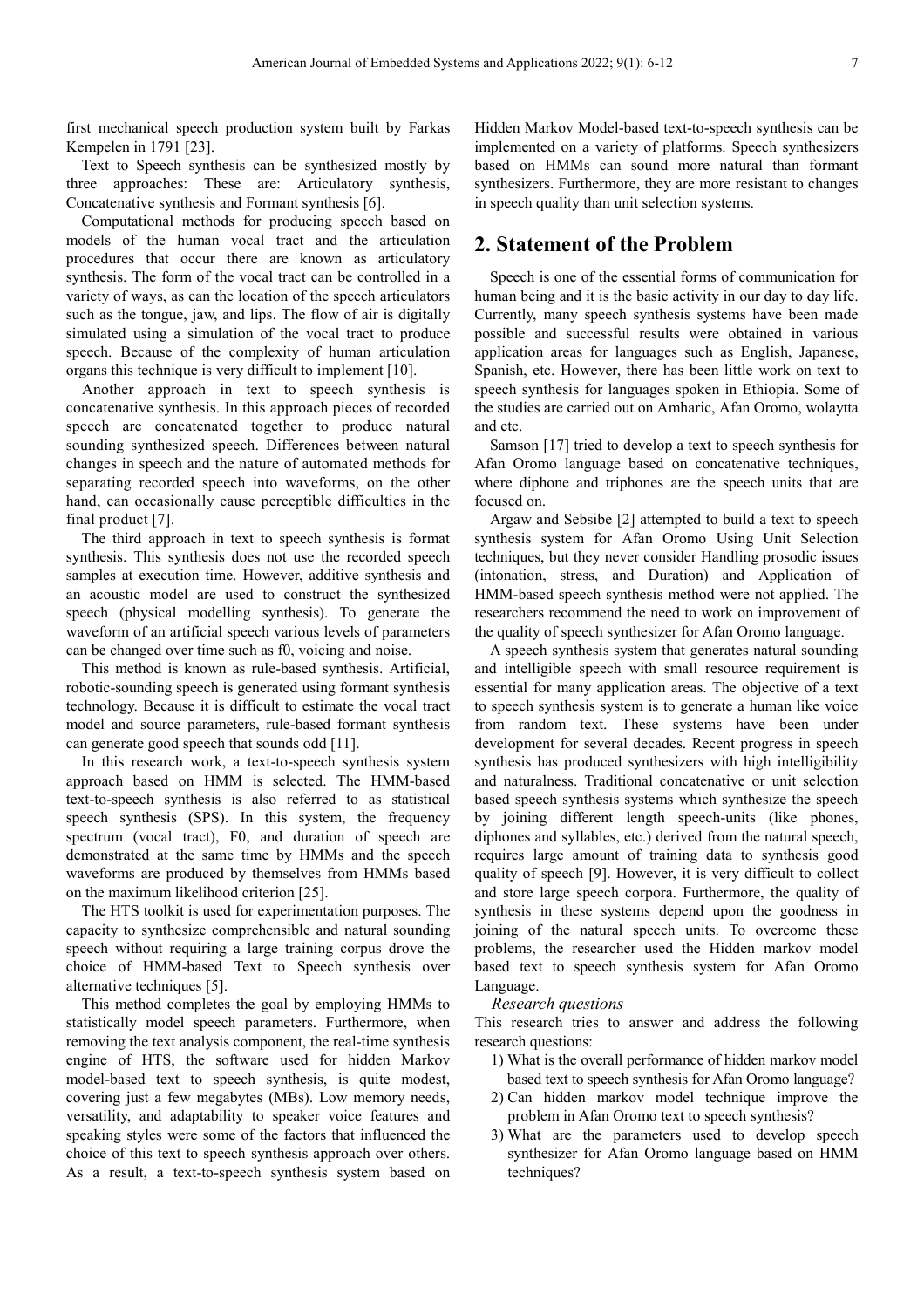4) What are the limitations in developed HMM based TTS for Afan Oromo language?

## **3. Related Works**

The most generally used and easiest way of evaluating speech quality is the Mean Opinion Score (MOS), which is employed in this study. It can also be used to assess synthetic speech in general. MOS is a five-level measure that ranges from poor (1) to outstanding (5) [19]. For both intelligibility and naturalness criteria of synthesized speech, the assessors give their opinions based on the MOS scale. Related literatures are reviewed that deals about the text to speech synthesis systems developed for local and foreign languages with special focus on those researches done using hidden markov model speech synthesis techniques.

Agazi and Tibebe [1] tried the speech synthesis Entitled with "Unit Selection Based Text- to-Speech Synthesizer for Tigrinya Language" is developed using festival frame work. They constructed a corpus of 13171 words and they are selected from a large corpus. The collected corpus is intended to cover regularly used syllable and context [1]. The results they obtained shows that 38.8% the speech was very good to listen and 58.3% the speech was good and 2.7% the speech is unnatural. Generally, the result was acceptable.

Hailemariam et al. [8] experimented with a "Unit Selection Voice for Amharic Using Festvox" research project. They used a transliteration approach to create a unit selection concatenative speech synthesizer. Festvox, a voice building framework used for developing unit selection voices in a new language, is employed, as stated in the research report. The research's perceptual evaluation used six levels ranging from Excellent (5) to Very Poor (0), yielding a score of 2.9. Finally, the researchers proposed that the number of entries in the corpus used be increased in order to improve quality.

Tewodros [19] undertake a research work on "TTS synthesizer for Wolaytta language" for the first time. Residual LPC was used as a smoothing technique in the TTS, which was based on diphone speech units. Finally, the system's performance was rated at 78 percent, while the naturalness and intelligence of the system were rated at 2.77 and 3.17 on the MOS scale, respectively.

As a result, no previous study has been done to construct a text to speech synthesis utilizing HMM for Afan Oromo languages. This study can be considered a first attempt to apply this technique to the Afan Oromo language. Other languages, such as English, Greek, Swedish, and Malay, make use of the approach.

## **4. Research Methodology**

An HMM-based text to speech synthesis approach is selected for use in this research work. This approach is flexible for adapting to multiple utterer's voice characteristics and styles of speaking. It needs less memory for run time engine and less recorded speech data for training the system [10].

An HMM based speech synthesis software called Hidden

markov model-based text to speech synthesis which is given as patch to a Hidden Markov Model Toolkit is used. By this approach intelligible and natural speech can be generated. There are two parts for hidden markov model-based text to speech synthesis. Those are training and synthesis parts.

Data preparation, language modeling, feature extraction (i.e., Parameter Extraction and Spectral Parameter Extraction), utterance structure generation, labeled text generation, and HMM construction are all included in the training phase. The synthesis phase, on the other hand, entails creating labeled text from the text input, extracting speech parameters from HMMs, and then constructing the speech waveform from the speech parameters.



*Figure 1. System architecture of the Afan Oromo Text to speech synthesis using HMM.* 

#### *4.1. Training Phase*

First from the speech corpus, excitation and spectrum parameters were extracted. For the fundamental frequency training purpose various parameters are used. The parameters are context dependent phoneme, model speaker characteristics and speaking styles. To simulate the temporal structure of speech, hidden markov models use state duration densities. Consequently, Hidden markov model-based text to speech synthesis models fundamental frequency and duration in united framework of hidden markov model [14].

#### *4.2. Spectrum Modeling*

By using mel-cepstral coefficients we can control the synthesis filter by hidden markov model. As a result, using the MLSA filter, we may re-synthesize the speech straight from the mel-cepstral coefficients [20]. The observation order of f0 is consisting of 1-Dimensional nonstop values and discrete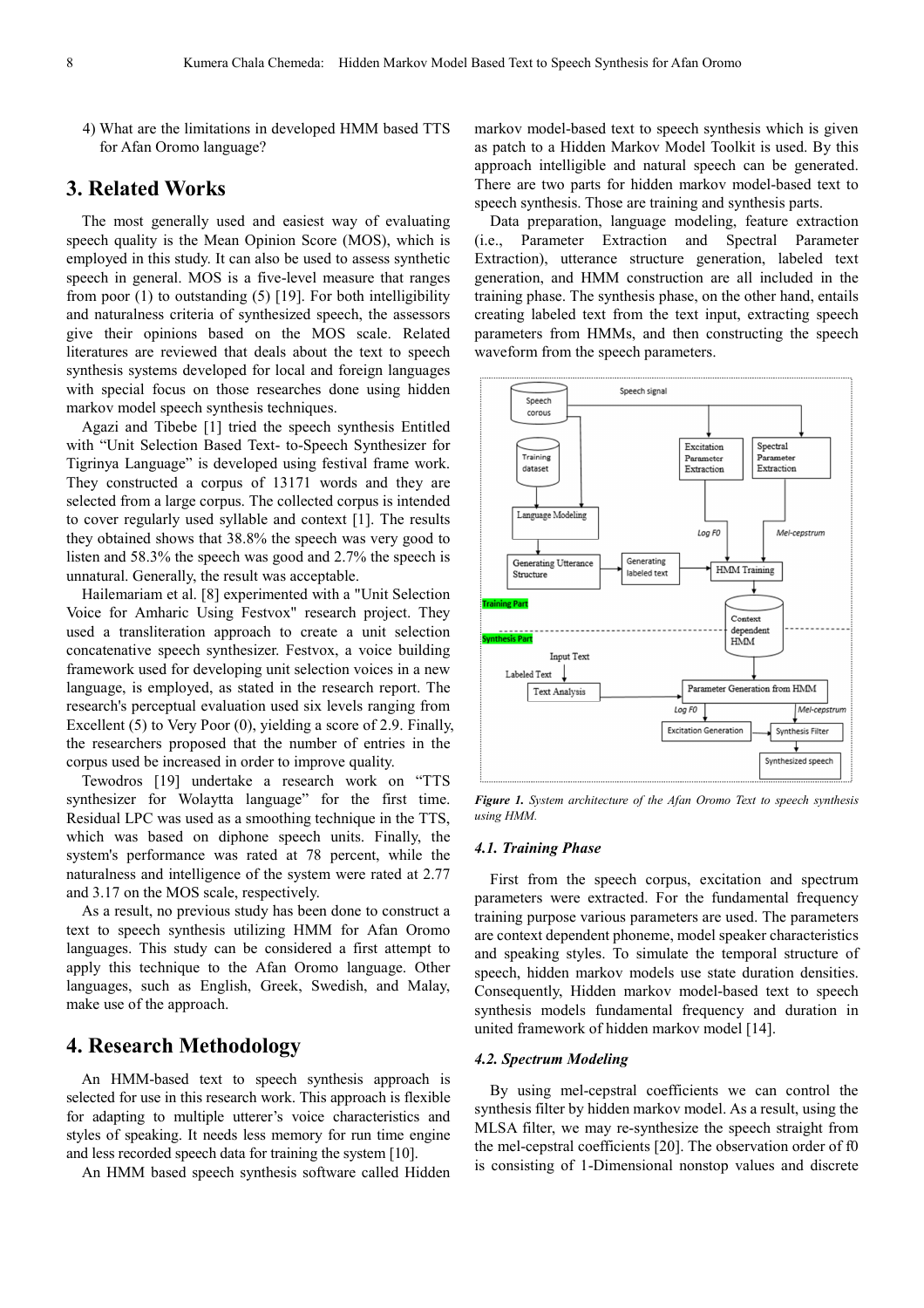symbol which denotes "unvoiced". So, we cannot apply these two components to f0 pattern modeling [15].

#### *4.3. Decision Tree-based Context Clustering*

We have used decision tree-based context clustering for identifying various factors that affect the fundamental frequency, duration and spectrum. Phone identity variables, stress-related factors, and locational factors are among the causes. So, it is impossible to precisely guess the model parameters with incomplete training data. Additionally, preparing the speech corpus which contains all appropriate factors is incredible. For fundamental frequency, duration, and spectrum, a decision-tree based context clustering method is used to solve this problem [20]. All contextual factors must be clustered independently, because each factor have its own significant factor. In this scenario, multivariate Gaussian distributions and multi-space probability distributions are used to simulate f0 and spectrum, which are both parts of the state outcome [21].

#### *4.4. Synthesis Phase*

Text analysis, speech parameter generation from models, and synthesized speech generation from the obtained parameters are all part of the synthesis process. Initially, randomly provided text to be converted to speech is changed to a context-based label sequence. Next from the label sequence, a hidden markov model is created by concatenating context dependent hidden markov model [20]. State durations of the hidden markov model sentences are determined and the order of fundamental frequency and mel-cepstral coefficient values with pronounced and unspoken decision is determined in this way the output probability for the hidden markov model is increased using the speech parameter generation algorithm [26]. The concealed markov models statistical characteristics force the speech parameter order created in the synthesis phase to be precise. Finally, the Mel Log Spectrum Approximation filter is used to generate speech waveforms directly from the created fundamental frequency and mel-cepstral coefficients [22].

#### *4.5. Speech Corpora*

The data has to be gathered for Afan Oromo language from the text data [17]. The contents for Afan Oromo are gathered from the Afan Oromo educational books, Afan Oromo bible, magazines like kallacha oromiyaa and Bariisa. Then after, the compiled text was recoded in noise free environment with sampling rate of 44.1 kHz mono by male speaker. A speech corpus contains the following components: waveform, transcripted text and labeled file. The Afan Oromo speech corpus, which is suitable for HMM-based text to speech synthesis, was not accessible when the thesis was started. Therefore, it is very essential to prepare a speech corpus that composed of phonetically balanced sentences with equal regular phoneme distribution based on Afan Oromo characteristics.

#### *4.6. Normalization*

After gathering the speech data recorded by the professional linguist male speaker, the text data was normalized. Normalization was very important for avoiding vagueness while changing the text data to the order of phonemes [24].

#### *4.7. Segmentation and Labeling*

The recorded speech corpus is merged in to sentences. Then after, each recorded speech of every sentence has been partitioned in to phonemes and labeled based on its spectrogram [3]. Representations are provided to every partitioned sound in the sentence. So, this outputs in the creation of label files for every speech waveform file.

## **5. Results and Discussions**

Purposive sampling, a non-probability sampling technique, is employed to construct the training dataset in this study. Five hundred twenty-seven sentences were extracted using this method from a corpus of 10,112 sentences. We used 527 recorded sentences in our thesis. In total, 15,628 phonemes are included in the training dataset.

*Table 1. Distribution of Afan Oromo phonemes in the training dataset.* 

| <b>Afan Oromo Phonemes</b> | <b>Frequency of occurrence</b> |
|----------------------------|--------------------------------|
| A                          | 3565                           |
| $\, {\bf B}$               | 457                            |
| $\mathbf C$                | 138                            |
| ${\rm Ch}$                 | 218                            |
| ${\rm D}$                  | 520                            |
| ${\rm Dh}$                 | 250                            |
| ${\bf E}$                  | 897                            |
| ${\bf F}$                  | 293                            |
| G                          | 280                            |
| $\rm H$                    | 479                            |
| $\rm I$                    | 1448                           |
| $\bf J$                    | 152                            |
| $\rm K$                    | 389                            |
| $\mathbf L$                | 389                            |
| $\mathbf M$                | 570                            |
| ${\bf N}$                  | 872                            |
| $_{\mathrm{Ny}}$           | 306                            |
| $\mathcal O$               | 738                            |
| ${\bf P}$                  | 26                             |
| ${\rm Ph}$                 | 28                             |
| Q                          | 150                            |
| ${\bf R}$                  | 619                            |
| $\mathbf S$                | 554                            |
| ${\rm Sh}$                 | 409                            |
| $\mathbf T$                | 661                            |
| $\mathbf U$                | 828                            |
| $\mathbf V$                | 5                              |
| W                          | 144                            |
| $\mathbf X$                | $40\,$                         |
| $\mathbf Y$                | 196                            |
| Z                          | $\overline{7}$                 |
| Total                      | 15,628                         |

The speeches were recorded in office where minimal noise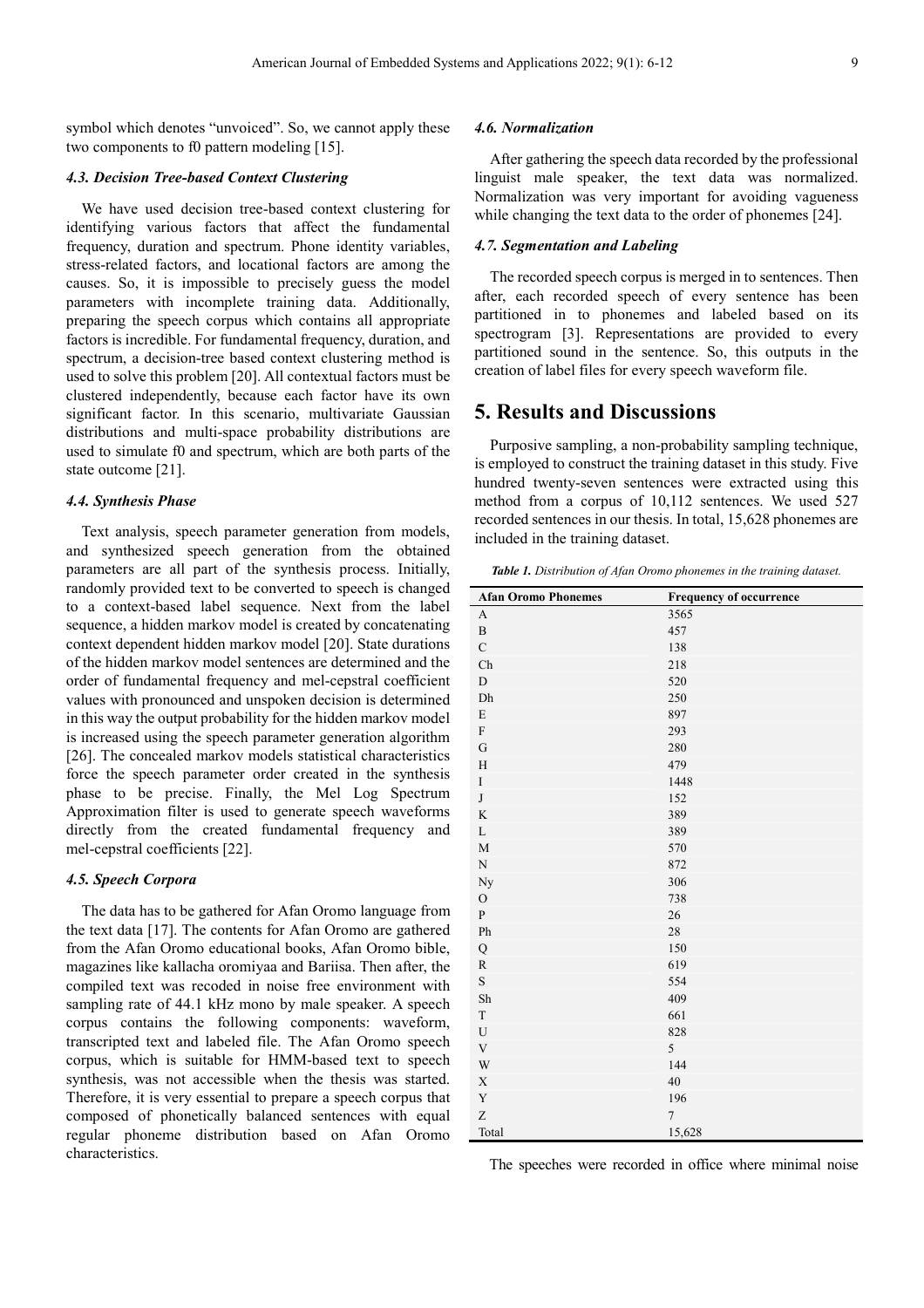was available. Then we recorded a voice corpus using Praat software. The speeches were recorded in mono at 44.1 kHz, and the files were saved in wav format and this file format was changed in to 16 kHz RIFF because the Resource Interchange file format was needed by Festvox system.



*Figure 2. Recording speech by using Praat.*

For example, the sentence "sangaa diimaan bitame" is labeled as following.



*Figure 3. A speech waves form corresponding to its labels.*

We trained the designed Text to speech synthesis system by using 527 sentences recorded professional linguist male speaker. For evaluating the text to speech synthesis system based on the mean opinion score technique, we select 20 sentences that were not included in the training data. We used evaluators from several backgrounds to test the system. The mean opinion score scales the quality of speech into 5 levels as shown below in the table.

*Table 1. Mean opinion score level.*

| <b>Score</b> | <b>Quality</b> | <b>Description of Quality</b>      |
|--------------|----------------|------------------------------------|
|              | Excellent      | No difference with natural         |
| 4            | Good           | Just perceptible, but not annoying |
| 3            | Fair           | Perceptible and Slightly Annoying  |
| 2            | Poor           | Annoying but not objectionable     |
|              | Bad            | Very Annoving and objectionable    |

The system was evaluated by a total of twenty native speakers of the language. There were fourteen males and six females among them.

*Table 2. Average MOS scores of Afan Oromo text to speech synthesis.*

| <b>Test data (sentences)</b> | Intelligibility | <b>Naturalness</b> |
|------------------------------|-----------------|--------------------|
| 1                            | 3.857143        | 3.285714           |
| $\overline{2}$               | 3.809524        | 3.047619           |
| 3                            | 3.761905        | 2.952381           |
| $\overline{4}$               | 3.714286        | 3.333333           |
| 5                            | 3.857143        | 3.380952           |
| 6                            | 3.761905        | 3.285714           |
| $\overline{7}$               | 4.047619        | 3.285714           |
| 8                            | 3.857143        | 3.476190           |
| 9                            | 3.904762        | 3.333333           |
| 10                           | 3.952381        | 3.571429           |
| 11                           | 4.047619        | 3.380952           |
| 12                           | 4.047619        | 3.619048           |
| 13                           | 4.095238        | 3.666667           |
| 14                           | 4.047619        | 3.714286           |
| 15                           | 4.095238        | 3.666667           |
| 16                           | 4.333333        | 3.714286           |
| 17                           | 4.380952        | 3.666667           |
| 18                           | 4.476190        | 3.904762           |
| 19                           | 4.285714        | 3.857143           |
| 20                           | 4.476190        | 3.952381           |
| Average score                | 4.040476        | 3.511905           |



*Figure 4. Diagrammatic view of the MOS TTS.*

The system's overall intelligibility for the twenty Afan Oromo sentences was found to be 4.04, indicating that the synthesizer is 'Good' on the MOS scale. The synthesizer's overall naturalness was determined to be 3.51, indicating that it is 'fair' according to the MOS test scale. The clarity of the voice and the quality of the speech are critical for any text to speech synthesis system.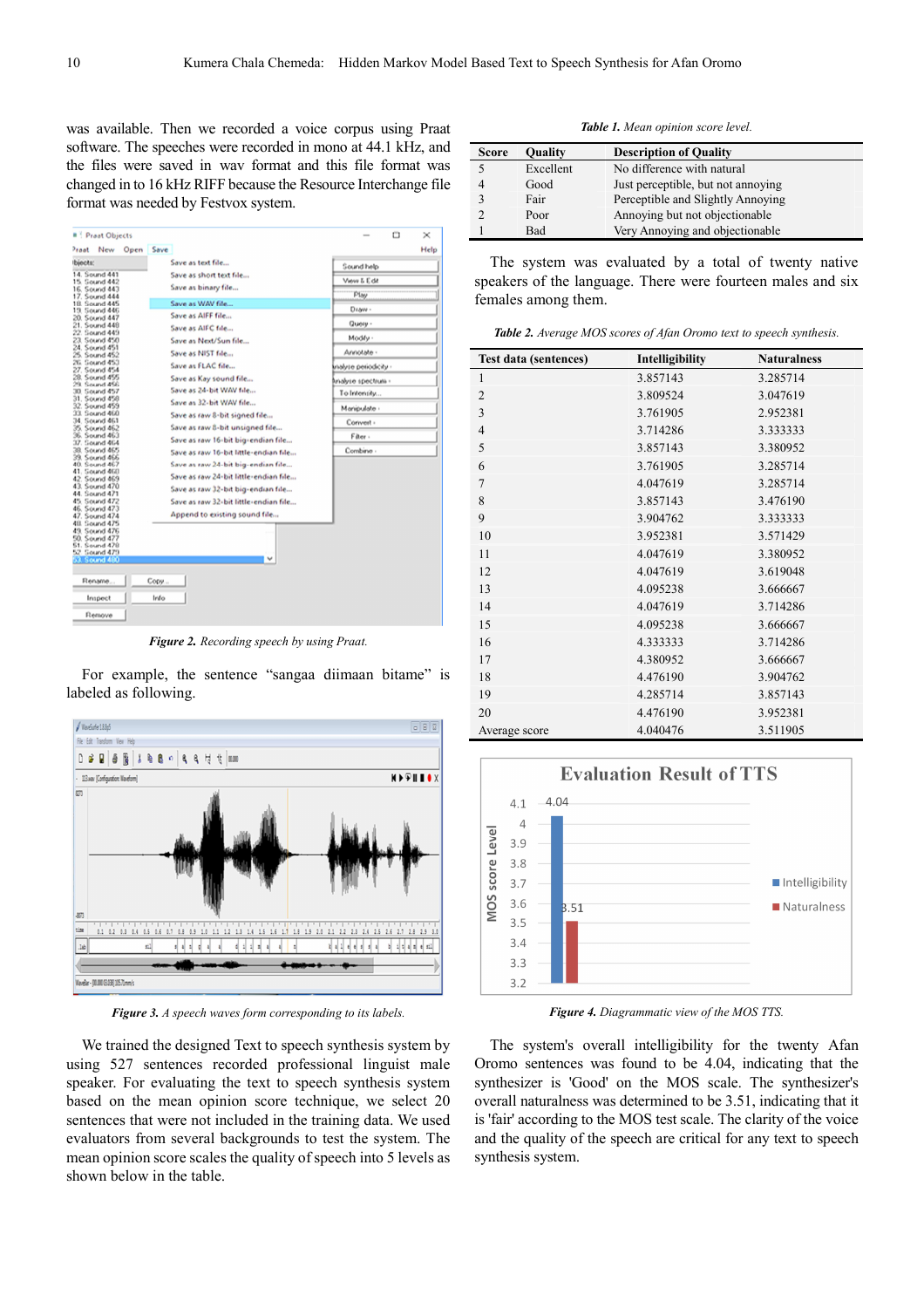## **6. Conclusions**

This study demonstrated the Afan Oromo TTS system, which generates speech that is both understandable and natural. The text to speech synthesis system was created using an HMM-based technique. However, the HMM technique is the best technique for the text to speech synthesis that includes opportunity for implementing text to speech synthesis system with minimum recorded speech corpus including data preparation difficulties. The researcher has demonstrated that utilizing HMM, it is possible to construct a text-to-speech synthesis system for Afan Oromo.

In most of application areas, the intelligibility and naturalness of text to speech synthesis system have reached suitable level but, to achieve more natural sounding speech, further effort and improvements are needed in the prosodic, text preprocessing, and pronunciation sectors. The model was trained using the utterance structure created by festival and Festvox, as well as the parameters derived from the raw wave data.

The speech parameters such as fundamental frequency and spectrum are described in hidden markov model training and these parameters are classified by decision tree-based context clustering. Then, context information is produced by text analysis sequence in synthesis part and the system guess hidden markov model order by the decision tree.

Finally, a vocoder uses the speech parameter order, which is constructed based on the estimated models, to synthesize speech. Essentially, the text to be synthesized was presumed to have been transcribed. It indicates that all of the pre-processing is completed before it is sent into the synthesis mechanism. As a result, the trained model generates synthesized speech based on the labeled input text.

The system's performance was evaluated using the Mean Opinion Score method. According to the MOS test, the system's performance in creating understandable speech is good, and the overall outcome of the synthesized speech in terms of naturalness is fair. The outcome appears promising, but it still has to be improved in terms of intelligibility and naturalness.

## **Author Contributions**

Dr. Teklu Urgessa has contributed to conceptualization, methodological framework, data curation and supervision of the entire research process and draft preparation.

Kumera Chala has contributed in experimentation, analysis; validation and original research report writing.

Dr. T. GopiKrishina writing review, editing, visualization and communication with the team members to deliver the final draft research.

## **Acknowledgements**

First and foremost, I give thanks to Almighty God for providing me with grace, love, patience, health, wisdom, and the capacity to walk through all of the challenges and hurdles that have arisen throughout this era of my life, as well as the bravery to complete this task. Next, I'd want to convey my gratitude to my adviser, Dr. Teklu Urgessa, for his leadership and assistance during this study research. I would also thank my co-Advisor Mr. Jabessa Daba who provided me with the necessary assistance during the thesis work. All of the respondents who took the time to fill out the evaluation questionnaire are also to be thanked.

## **References**

- [1] Agazi, K., & Tibebe, B. (2012). Unit Selection Based Text-to-Speech Synthesizer for Tigrinya Language. Hilcoe Journal of Computer Science and Technology, 1 (1), 13–21.
- [2] Argaw, K., & Sebsibe, H. (2014). Syllabification Design and TTS System for Afan Oromo Using Unit Selection. Hilcoe Journal of Computer Science and Technology, 1.
- [3] Anumanchipalli, G. K., Chartier, J., & Chang, E. F. (2019). Speech synthesis from neural decoding of spoken sentences. *Nature*, *568* (7753), 493-498.
- [4] Balint, P. (2013). Hidden Markov-model based text-to-speech synthesis (Doctoral dissertation, Budapest University of Technology and Economics).
- [5] Baloyi, N. (2012). A text-to-speech synthesis system for Xitsonga using hidden Markov models (Doctoral dissertation, University of Limpopo)
- [6] Bansal, D. (2012). Punjabi Speech Synthesis System using HTK. International Journal of Information Sciences and Techniques, 2 (4), 58–70.
- [7] Campbell, N. (2005). Developments in corpus-based speech synthesis: Approaching natural conversational speech. *IEICE transactions on information and systems*, *88* (3), 376-383.
- [8] Hailemariam, S., Kishore, S. P., Kumar, R., Black, A. W., & Sangal, R. (2004). Unit selection voice for Amharic using festvox. ISCA, 103–107.
- [9] Hunt, A. J., & Black, W. (1996). Unit selection in a concatenative speech synthesis system using a large speech database. In 1996 IEEE International Conference on Acoustics, Speech and Signal Processing Conference Proceedings. 1, 373-376.
- [10] Ipsic, S. M.-I. And I. (2006). Croatian HMM-based Speech Synthesis. Journal of Computing and Information Technology, 4 (June 2014), 307–313.
- [11] Klatt, D. H. (1987). Review of text to speech conversion for English. The Journal of the Acoustical Society of America, 82 (3), 737-793.
- [12] Lieberman, H., & Selker, T. (2000). Out of context: Computer systems that adapt to, and learn from, context. *IBM systems journal*, *39* (3.4), 617-632.
- [13] Maninder, S., & Verma, K. G. (2013). Text to speech synthesis for numerals into Punjabi language (Doctoral dissertation).
- [14] Panda, S. P., Nayak, A. K., & Rai, S. C. (2020). A survey on speech synthesis techniques in Indian languages. *Multimedia Systems*, *26*, 453-478.